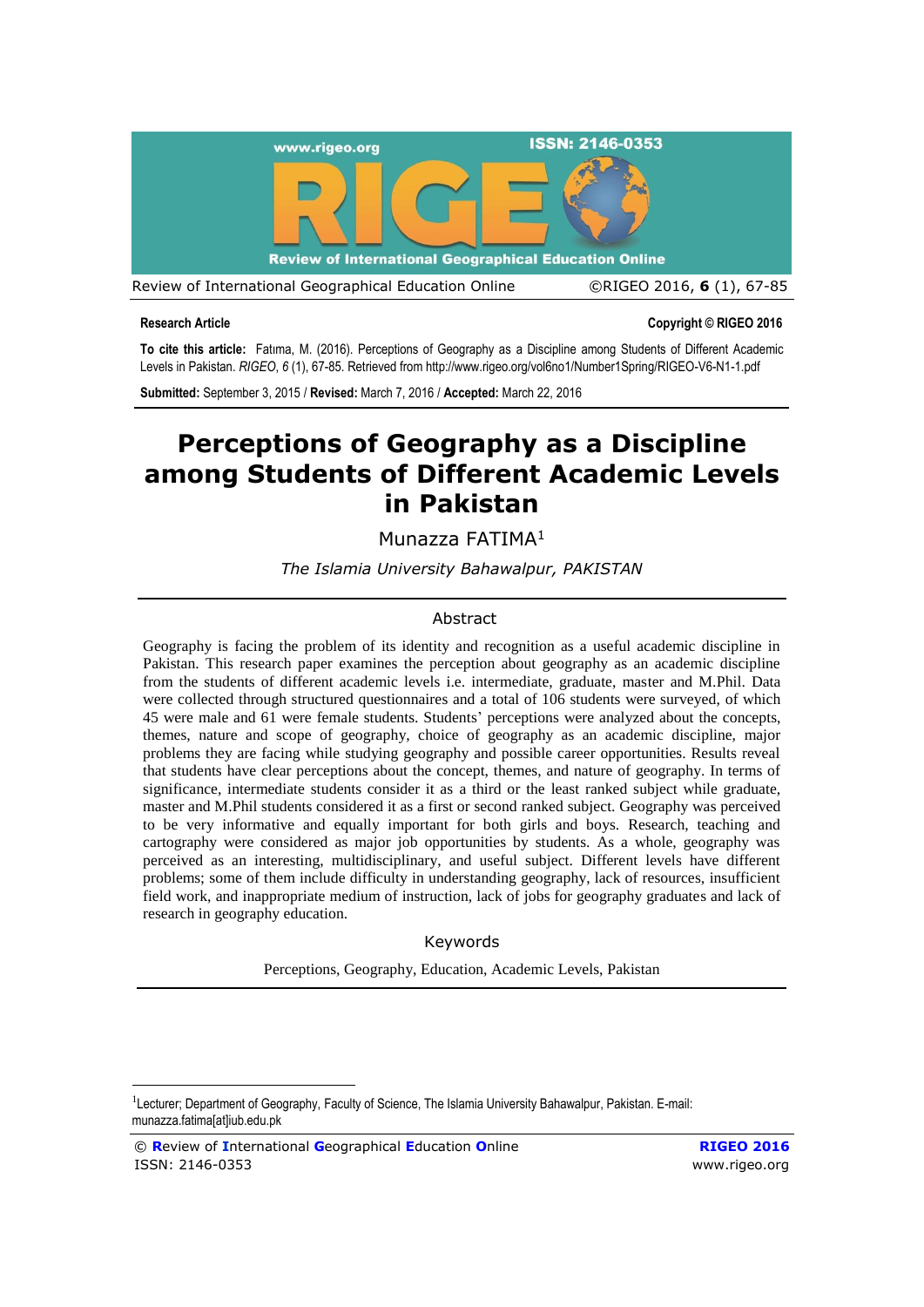In the Indian subcontinent, geography as a regular subject was introduced by the British in the early part of the twentieth century [\(Banerjee, 2006\)](#page-16-0). The first department of geography in the subcontinent was started in Aligarh in 1921 [\(Alizai, 1991\)](#page-16-1). Since the independence of India and Pakistan, geography has gone through various changes and developed with the education system of each country. Geography is a compulsory school subject in India, but in the schools of Pakistan it is merged with the social studies. Common perceptions about geography in India is that 'it's boring', 'it's only about remembering names of rivers, hills, mountains', 'it's good for general knowledge', 'not really interesting' etc . Moreover the lack of clarity about the concept of geography was partially responsible for a certain degree of unpopularity of geography among the pupils [\(Banerjee, 2006\)](#page-16-0).

Similarly, in Pakistan, geography is considered as a less important subject in comparison with other subjects, for adopting as a professional career. A general stereotype exists in young people that instead of geography, other frontline subjects like chemistry, physics, biology, engineering, economics, and business are more favorable for them in attaining professional success. There is an impression shared by the university teachers that geography is chosen by those students who failed to get admission in frontline subjects. The scope of geography in this way is limited to school teaching or to the survey departments of the country. Thus, such an approach exploits the image of geography as an applied field of inquiry. In addition to this, the lack of jobs for geography graduates is another big challenge for this subject. It is observed that most of the geography graduates start to look either for their own private business or for jobs in private firms which have no relation with their subject but can give them better income.

Lack of jobs for geography graduates, deficiency of resources and promotion of research are great challenges which geography is facing in Pakistan [\(Fatima, Noor, &](#page-17-0)  [Shafqat, 2015\)](#page-17-0). Dr. Israr explained that geography lacks identity and recognition, it is considered as a subject only concerned with listing the facts and features of the various parts of the world. Therefore it is thought that geography can be used only as a general knowledge subject and has no other utility [\(Israr-ud-Din, 1991\)](#page-17-1). Senior Minister Raja Sikander Zaman Khan in his inaugural address at National Seminar on Progress of Geography in Pakistan (1991), said that geography as a science subject must take an account of all the changes going on in the sciences and update the contents of its curricula at the school, college and university level. It is unfortunate that the services of geographers who have special training in surveying, cartography, aerial photography, GIS, remote sensing, resources management, environmental protection and natural hazards, have not been properly utilized. This has, naturally, resulted in the unemployment of a large number of geography graduates [\(Khan, 1991\)](#page-17-2).

Geography is the field of knowledge that studies the relationship between the earth and its people [\(International, 1982\)](#page-17-3). It is the study of spatial variations on the earth surface and of human relations with their environment [\(Americana, 1994\)](#page-16-2). "Geography . . . increasingly is seen and valued as a 'bridge discipline'—one that can connect the study of human and natural systems and one that is capable of intellectual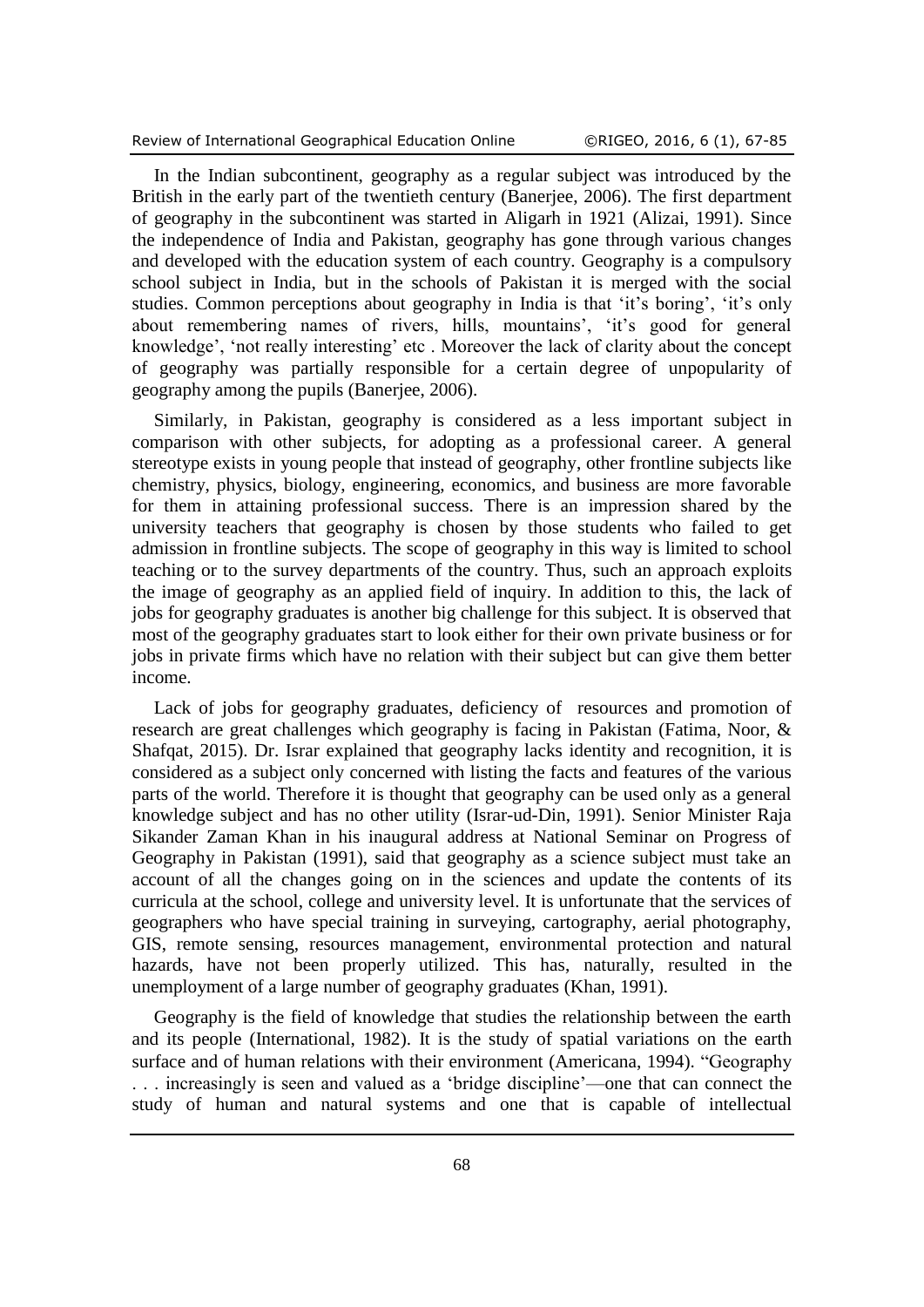*Fatima, M. / Perceptions of Geography as a Discipline among Students of Different….*

synthesis"[\(Gober, 2000\)](#page-17-4). In addition, geography is also seen as the natural home for learning about sustainability [\(Gess-Newsome, 1999\)](#page-17-5). Geography has no obvious place in the traditional classification of the sciences by faculty. "Some parts of geography have their strongest affiliations with mathematics and natural sciences, others with history, philosophy and social sciences. Many sciences study distinctive types of phenomena: geologists study rocks, botanists plants, sociologists social groups, and so on. The work of geographers involves several types of phenomena, each already studied by another science". Basically, the object of geography is the earth or earth surface. However, a glance on the nature of the science of geography reveals that geography recognizes several epistemological approaches. Some geographers understand geography as a science aiming at comprehending the world; for others geography aims at describing and measuring the world; some geographers consider the world itself to be the object of the discipline (physical geography), whereas others think that geography concerns the relationships between humans and space (human geography) (Reinfried  $\&$ [Hertig, 2011\)](#page-17-6). Geography is the science which seeks to explain the character of places, the distribution of people, features and events, and the way they occur and develop over the surface of the earth. Geography is concerned with human-environment interactions in the context of specific places and locations [\(Reinfried & Hertig, 2011\)](#page-17-6).

The nature of geography has been always debatable that either it is a science subject or social science subject. But in fact, geography has a unique position; it is standing between social and science subjects [\(Kubiatko, Mrazkova, & Janko, 2012\)](#page-17-7). Huntington defines geography is a science of relationship, having two main divisions, first physical geography which treats the various factors of the environment pointing out the way in which they are related to man or society; the second, social geography (human geography), which considers the same geographic relationship but from a different point of view, namely that of humans, their distribution, social activities and cultural accomplishments [\(Huntington, 1928\)](#page-17-8). Since geography comprises multiple aspects, it contributes towards planning, utilization of natural resources, environmental management and the carrying out of special analysis. As we use remote sensing and communication technology for creating databases about earth and the environment we would understand the importance of geography (Chorley, [Haggett, 1970\)](#page-16-3).

From the development of geography as a science during the Greek classical period and until the early nineteenth century, geography consisted mainly of cartography, astronomy and the description of natural phenomena and local or regional features of the earth surface. Today geography is a "human-environment-society science" [\(Weichhart, 2003\)](#page-17-9) characterized by an integrative approach that makes use of modern spatial and statistical techniques as well as modern technologies. Such technologies are Geographic Information Systems (GIS), the Global Positioning System (GPS) and Remote Sensing (RS). They help us to understand the complexity of the earth's system. Geographical education is infused with several key concepts of geography, for example the concept of scale, the impact of humans on the environment, the impact of the environment on humans and change over time and space (Reinfried, [Hertig, 2011\)](#page-17-6). At its core, geography has evolved to be a discipline that actively pursues a diverse range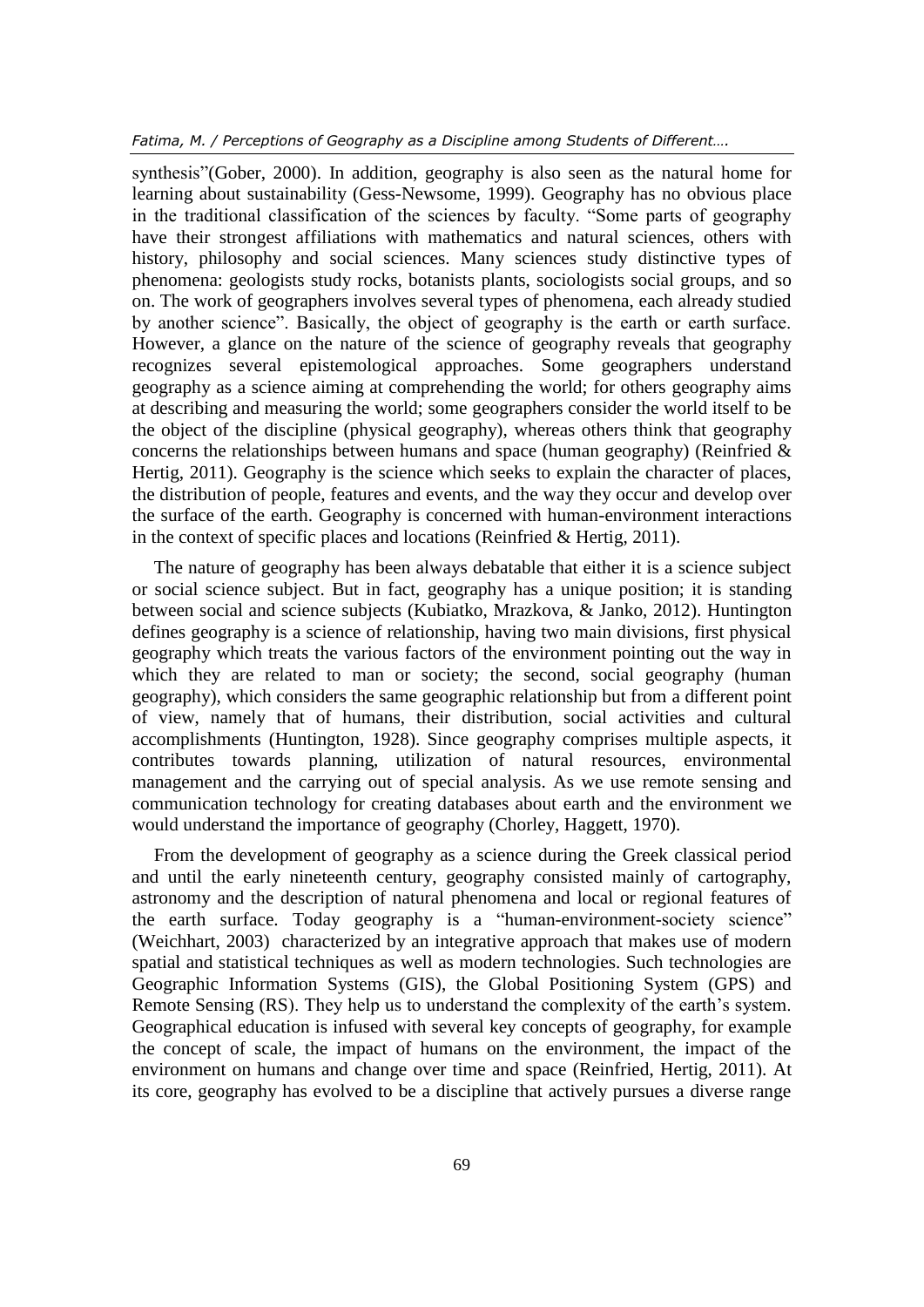of inquiries related to space, to place, and to interactions, especially the dynamics of interaction within and across spaces and places [\(Baerwald, 2010\)](#page-16-4). While it is important to sort any issue based on political, social and economic backgrounds, it is also important sort it out geographically. Thus, geography is the connecting point between social science and physical science. Baewarld (2010), while explaining the interdisciplinary nature of geography states that 'if disciplines are tribes with distinctive cultures, geographers are a breed inclined to wandering, exploring; and working together with others' [\(Baerwald, 2010\)](#page-16-4).

Arrowsmith *et al.* (2011) examine the implications of employability for the design of curricula, learning and teaching practice in Geography focused mainly on two questions, namely 'What knowledge, technical competencies and attributes make an employable geography graduate?' and, 'What are the consequences for geography curricula and learning practices?' In fact, it is the sum of geographical knowledge, technical competencies and personal attributes, assembled in appropriate ways, that define a graduate's 'employment capability' which can be attained by integrating employability skills into curricula, extending opportunities for work related learning, employer involvement in curricula and professional career readiness [\(Arrowsmith,](#page-16-5)  [Bagoly-Simó, Finchum, Oda, & Pawson, 2011\)](#page-16-5).

# **The Purpose of Study**

Pakistan is sadly lacking empirical research in the field of geography education, hence this study aims to partially fill this research dearth. Identification of the perceptions of a subject is an essential part of educational research [\(Kubiatko,](#page-17-7) *et al*., [2012\)](#page-17-7). Perceptions of geography among students of various academic levels has been analyzed in various countries, but in Pakistan it has not been investigated. As has been described earlier that geography is considered as a less important subject in comparison with others and lacks identity and recognition in Pakistan hence, the primary purpose of this study is to investigate the perception of geography students of different academic levels about the concept, themes, nature and scope of geography. It also explains their perception about the choice of geography as an academic discipline. In addition, it investigates students' views about the major problems they are facing and career opportunities they perceive to have as a geography graduate. Ultimately, such results can be used to improve geography education in academia of country. It can also provide a base for comparative research on national and international level.

#### **Method**

#### **Research Design**

Geography is not an independent and separate entity in the secondary school curriculum; it is only in the intermediate/higher secondary and graduate level that geography is offered as optional subject [\(Fatima,](#page-17-0) *et al*., 2015). Aimed at the objectives of the study, a questionnaire survey was conducted during the working days of March 2013 for the annual research project taken by students studying at the department of Geography, The Islamia University Bahawalpur, Pakistan. Some of the main institutions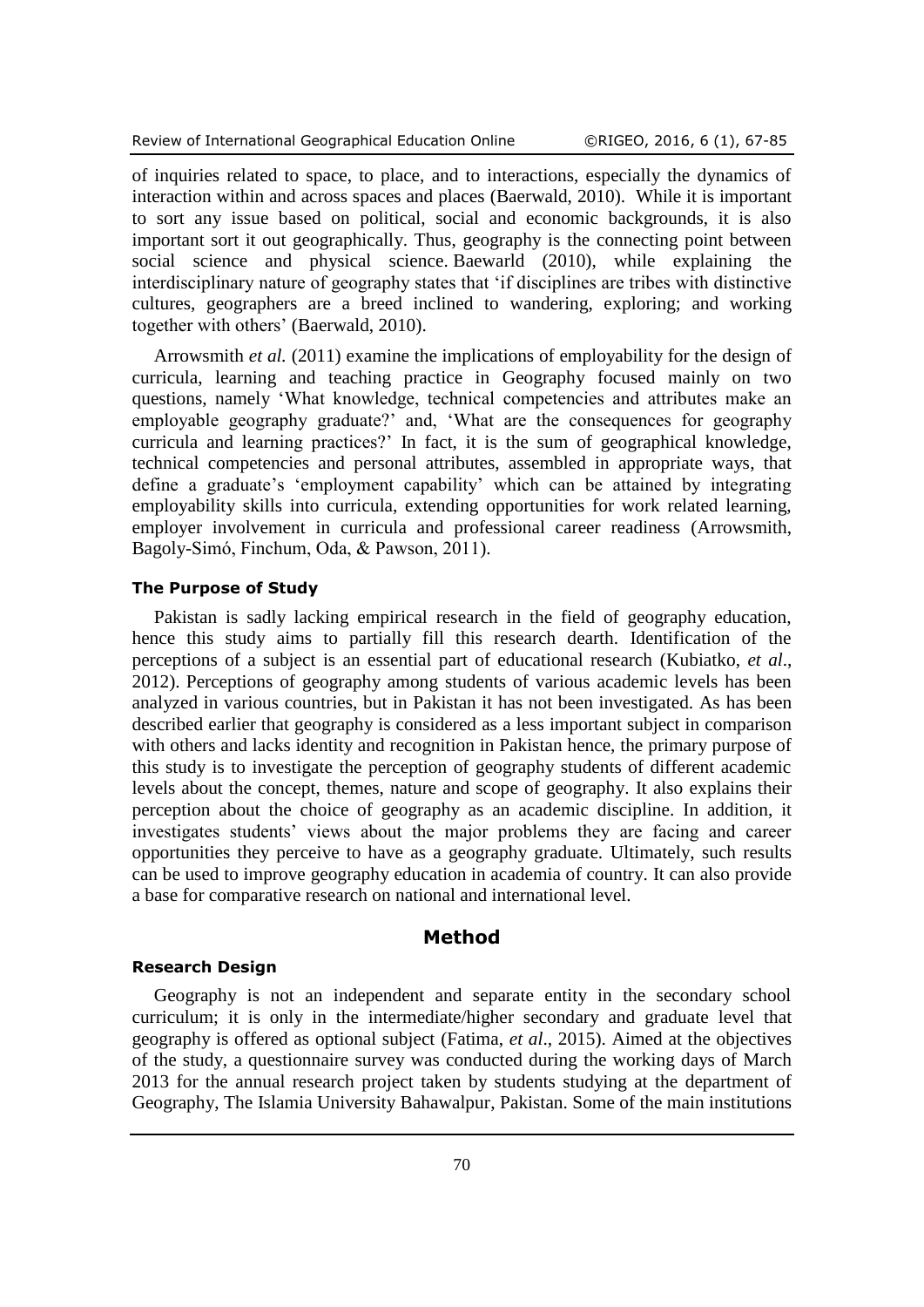*Fatima, M. / Perceptions of Geography as a Discipline among Students of Different….*

of Bahawalpur City where geography is being taught as a subject were visited and surveyed, including three higher secondary schools (Sadiq Public School Bahawalpur, Canal High School Bahawalpur, and Government Sadiq Dane High School Bahawalpur), two colleges (Government Sadiq Egerton College Bahawaalpur and Government Degree College for Women Dubai Mahal Bahawalpur) and a university (Department of Geography, The Islamia University Bahawalpur). The target group was geography students studying at different academic levels. Nearly all the students who were present on the day of visit of the surveyors were surveyed. A total of 106 students were surveyed, constituting intermediate (29 students), graduate (34 students), master (36 students) and master of philosophy in geography (7 students). In terms of gender, 45 male and 61 female students were surveyed [\(Table 1\)](#page-4-0). The questionnaire was composed of 13 questions relating to the perception of students about the concept, themes, nature and scope of geography, choice of geography as an academic discipline, major problems they are facing while studying geography and possible career opportunities (Appendix 1). The major limitation of the study was the absence of many of the students from the intermediate level because of an upcoming examination.

| <b>Academic Level</b> | <b>Number of Students</b> |               |              |
|-----------------------|---------------------------|---------------|--------------|
|                       | <b>Male</b>               | <b>Female</b> | <b>Total</b> |
| <b>Intermediate</b>   | 12                        | 17            | 29           |
| (FA and F.Sc)         |                           |               |              |
| <b>Graduate</b>       | 14                        | 20            | 34           |
| (BA, BSc, and BS)     |                           |               |              |
| M.Sc                  | 16                        | 20            | 36           |
| <b>M.Phil</b>         | 3                         |               | ⇁            |
| <b>Total</b>          | 45                        |               |              |

<span id="page-4-0"></span>Table 1 *Number of Geography Students Surveyed*

# **Findings**

Findings about students' perceptions relating to the objectives of the study are discussed below.

### **The Concept of Geography**

Two definitions of geography were used to judge the student's perception of the concept of geography. Statement A describes the historical definition of geography i.e. 'Geography is the study of earth features and their regional variations', whereas statement B explain the modern and more explanatory definition i.e. 'Geography is the study of man-environment relationship; it also deals with spatial and temporal variations of physical and human aspects on earth'. Results show that most of the students have clarity about the concept of geography yet few still believe that it is just the study of earth features and their regional variations.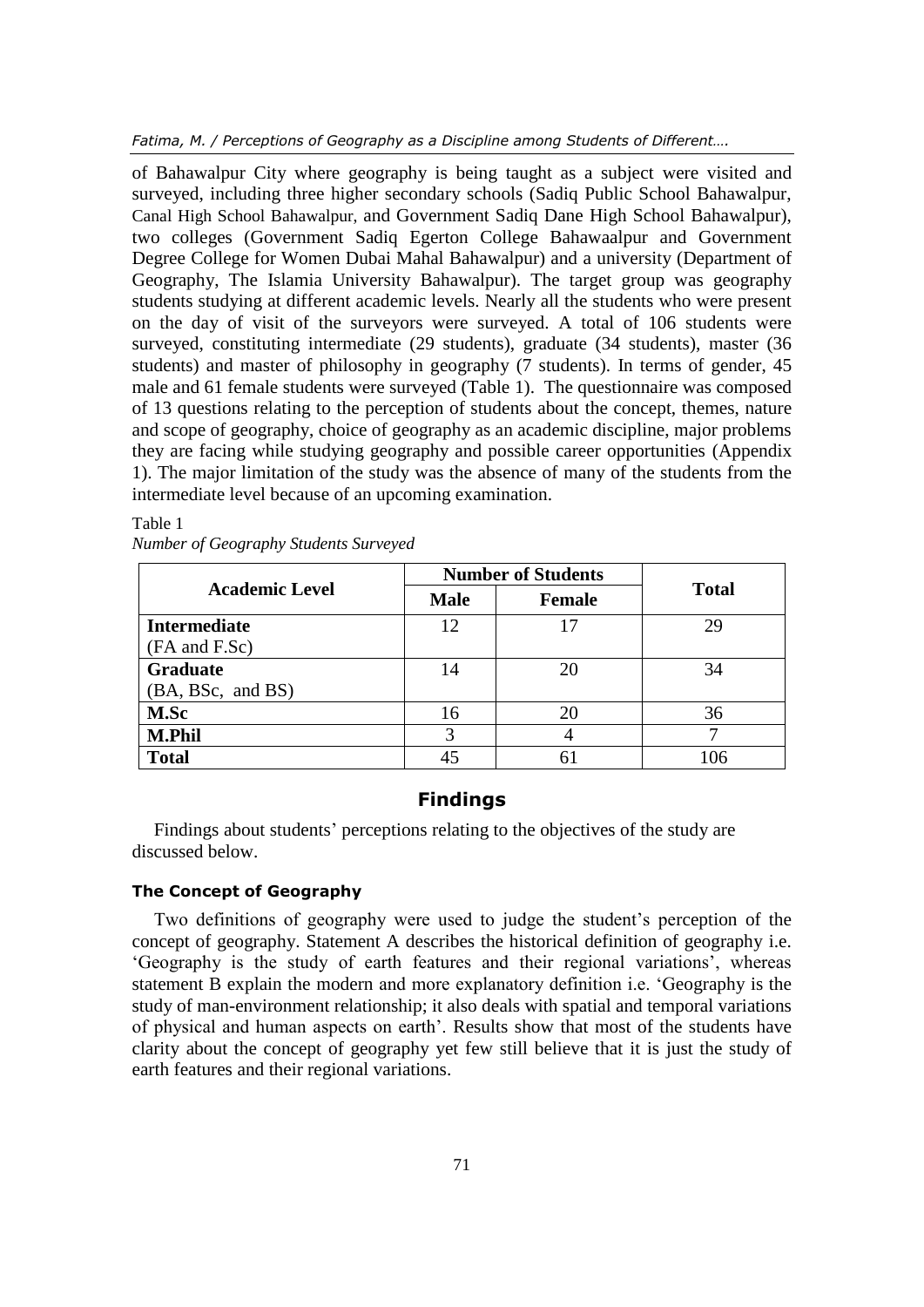

*Figure 1*. Students' perception of the concept of geography

#### **Theme of Geography**

Adopted in 1984 by the Association of American Geographers, the five themes of geography published in the NCGE/AAG publication Guidelines for Geographic Education, Elementary, and Secondary Schools are location, place, human-environment interaction, movement, and region. Based on these themes, a question was designed to ask for the students perceptions of whether geography is the study of humans, the environment or both.

Results show that almost 10 percent of Intermediate students said that Geography studies humans, 5 percent said it is just the study of the environment and the remaining 80 percent identify it as the study of both humans and environment. Similarly 5 percent of graduate students consider geography as the study of the environment while the rest of the graduate, master and M.Phil students perceived it rightly as both [\(Figure 2\)](#page-6-0).

Review of International Geographical Education Online ©RIGEO, 2016, 6 (1), 67-85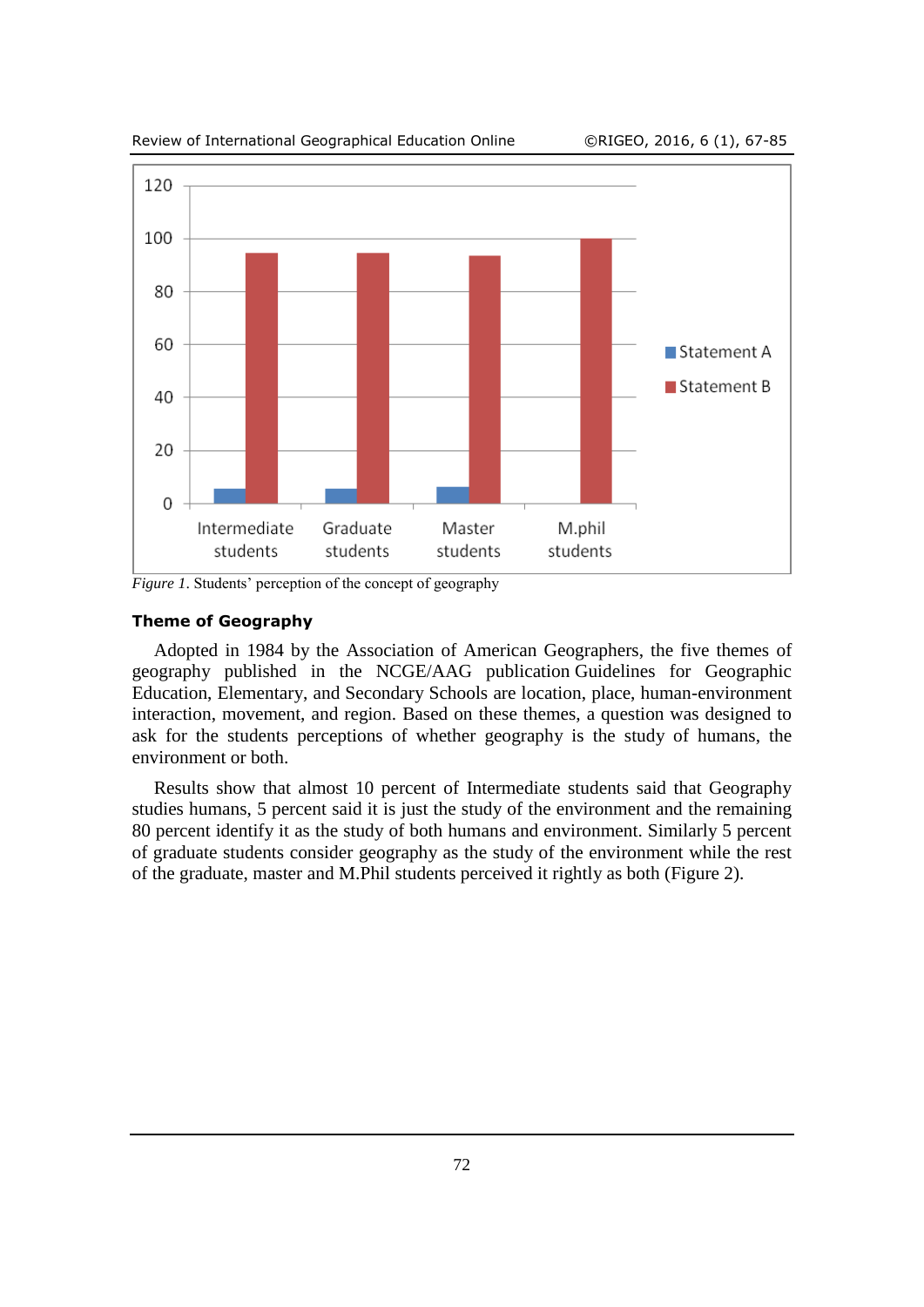

*Fatima, M. / Perceptions of Geography as a Discipline among Students of Different….*

<span id="page-6-0"></span>*Figure 2.* Students' perception about themes of geography

#### **Nature of Geography**

Geography is a theoretical as well as applied academic discipline. In order to determine student perceptions of its nature, students were asked to mark it as a theoretical subject, practical subject or as both theoretical and practical. Results show that most of the students considered it as a theoretical as well as practical subject while 11 percent of intermediate and 17 percent of graduate students considered it just theoretical, and 11 percent of intermediate along with 9 percent graduate students perceived it just a practical subject [\(Figure 3\)](#page-6-1).



<span id="page-6-1"></span>*Figure 3.* Students' perception about the nature of geography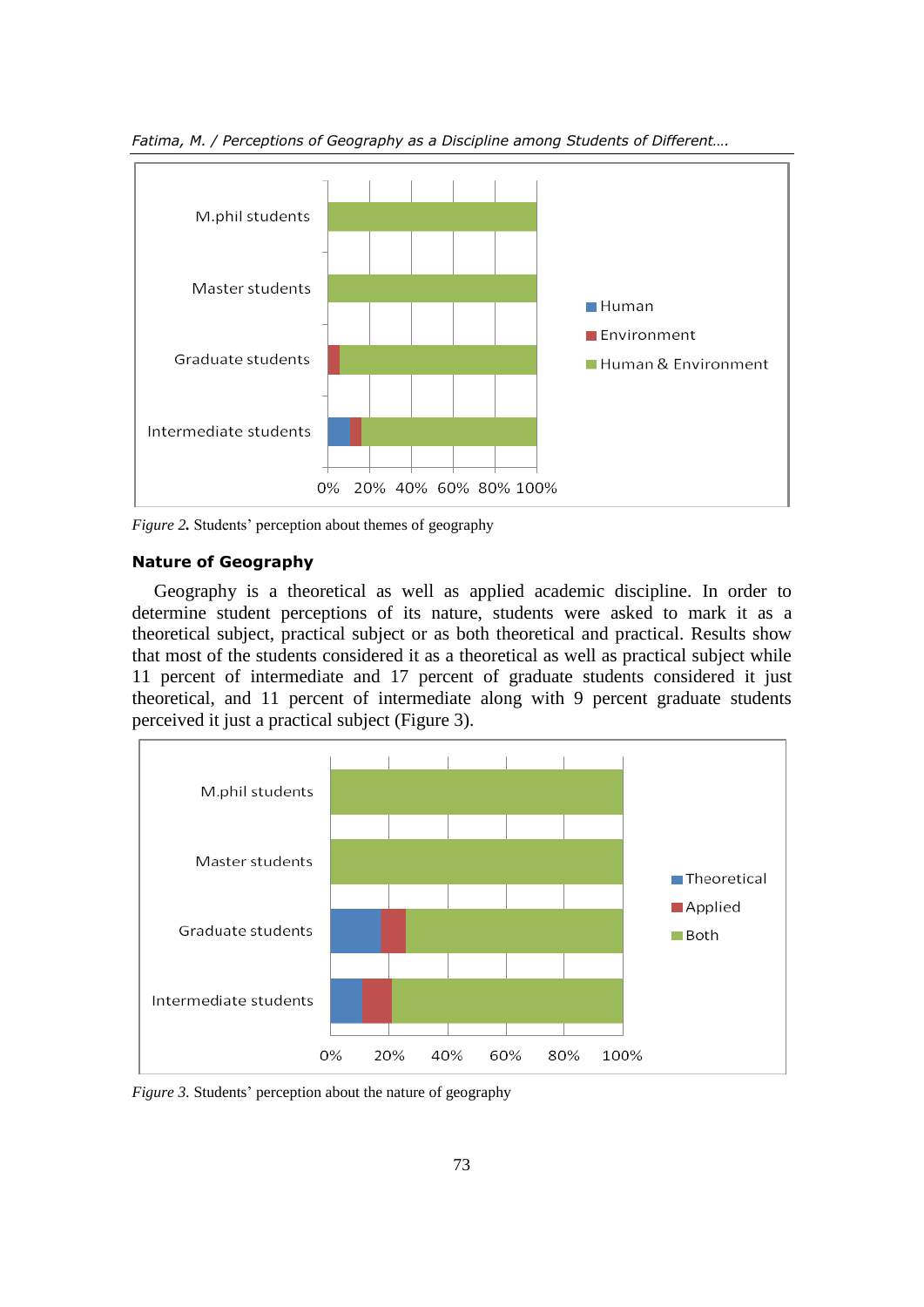#### Review of International Geographical Education Online ©RIGEO, 2016, 6 (1), 67-85

The nature of geography has been always debatable that either it is a science subject or social science subject. But in fact, geography has a unique position; it is standing between social and science subjects [\(Kubiatko,](#page-17-7) *et al*., 2012). The same situation is revealed by the results of this study, showing that some student perceptions were of geography as a mixed discipline at all academic levels, but the majority considered it as a subject of social science [\(Figure 4\)](#page-7-0).



<span id="page-7-0"></span>*Figure 4.* Students' perception about the nature of geography

#### **Choice of Geography**

A structured question was asked from the students as to why they chose geography among other optional subjects. Two reasons primarily recur: 'it is helpful for the future'; and second, 'it is a marks gaining subject'. Some students said that it is easier, or they are good at it, or it is their academic choice.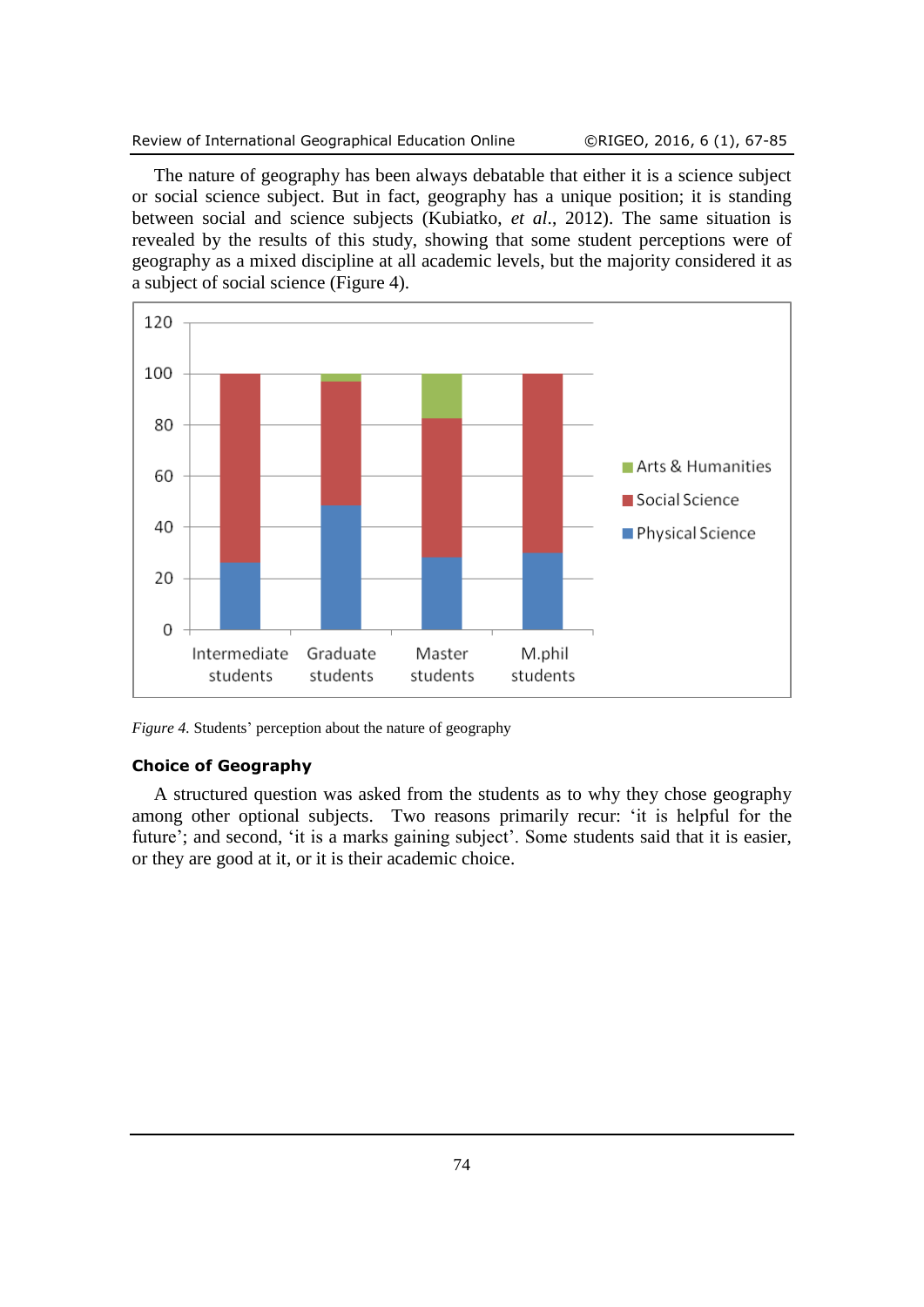

*Fatima, M. / Perceptions of Geography as a Discipline among Students of Different….*

*Figure 5.* Reasons to choose geography

When students were asked whether they will choose geography for their higher education, the data reveal very interesting and useful results. Intermediate students seemed completely reluctant to choose geography for their academic levels to come. The main reason given by those to not choose geography for their higher study were that they want to be something else other than a geographer, like a doctor, engineer etc. or they do not have interest in geography. On the other hand a few students said that they will choose geography for higher studies because it is informative, they have a personal interest, and it is a marks-gaining subject. More than 60 percent of graduate students said that they will acquire geography for higher studies because they want to be a geographer, they had a deep interest, it is a career building subject, geography has great scope, this subject is helpful for the future and some said they are inspired by their teachers. Thirty eight percent of graduate students said that they are not interested in geography as it is boring and difficult or they have an interest in some other subject, hence they will not continue to study geography. Master and M.Phil students appear to be very sure that they will choose it for higher studies, a reason for which is that they are already studying geography and need higher studies for their career promotion but most of all they have no other option [\(Figure 6\)](#page-9-0).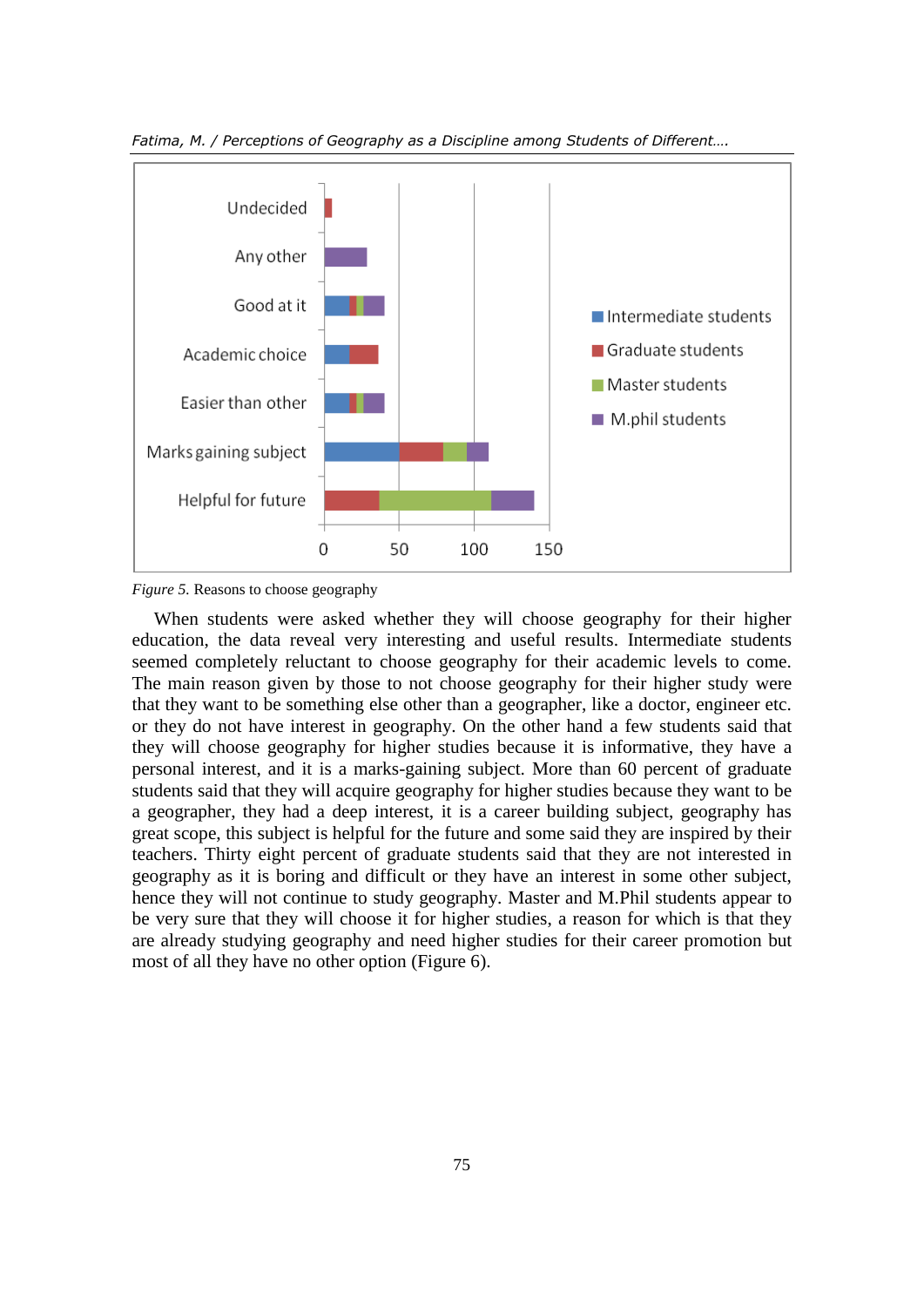Review of International Geographical Education Online ©RIGEO, 2016, 6 (1), 67-85



<span id="page-9-0"></span>*Figure 6.* Perception about choosing geography for higher studies

#### **The Significance of Geography as an Academic Discipline**

Four questions or statements were posed to reflect students' perceptions about the significance of geography as an academic subject. First, "Geography should be a compulsory subject at which level (primary, secondary, intermediate, graduation or at all levels)?"; second, "which rank (first, second, third, or last) do you give to the subject of geography?"; third, "what do you think — geography is important for girls, boys or both?"; and a fourth question based on the students opinion on a Five Point Likert scale (strongly agreed, agreed, partially agreed, disagreed and strongly disagreed) of the statement, "it is a source of information, which is not provided by other subjects".

Most of the students (50 percent) were of the view that geography must be a compulsory subject at primary level [\(Figure 7\)](#page-10-0), 17.25 percent thought at secondary, 11.5 percent thought at intermediate, 10.25 percent thought at graduate, while 11.25 gave opinion that it should be compulsory at all academic levels. The same perspectives were observed within academic groups under study.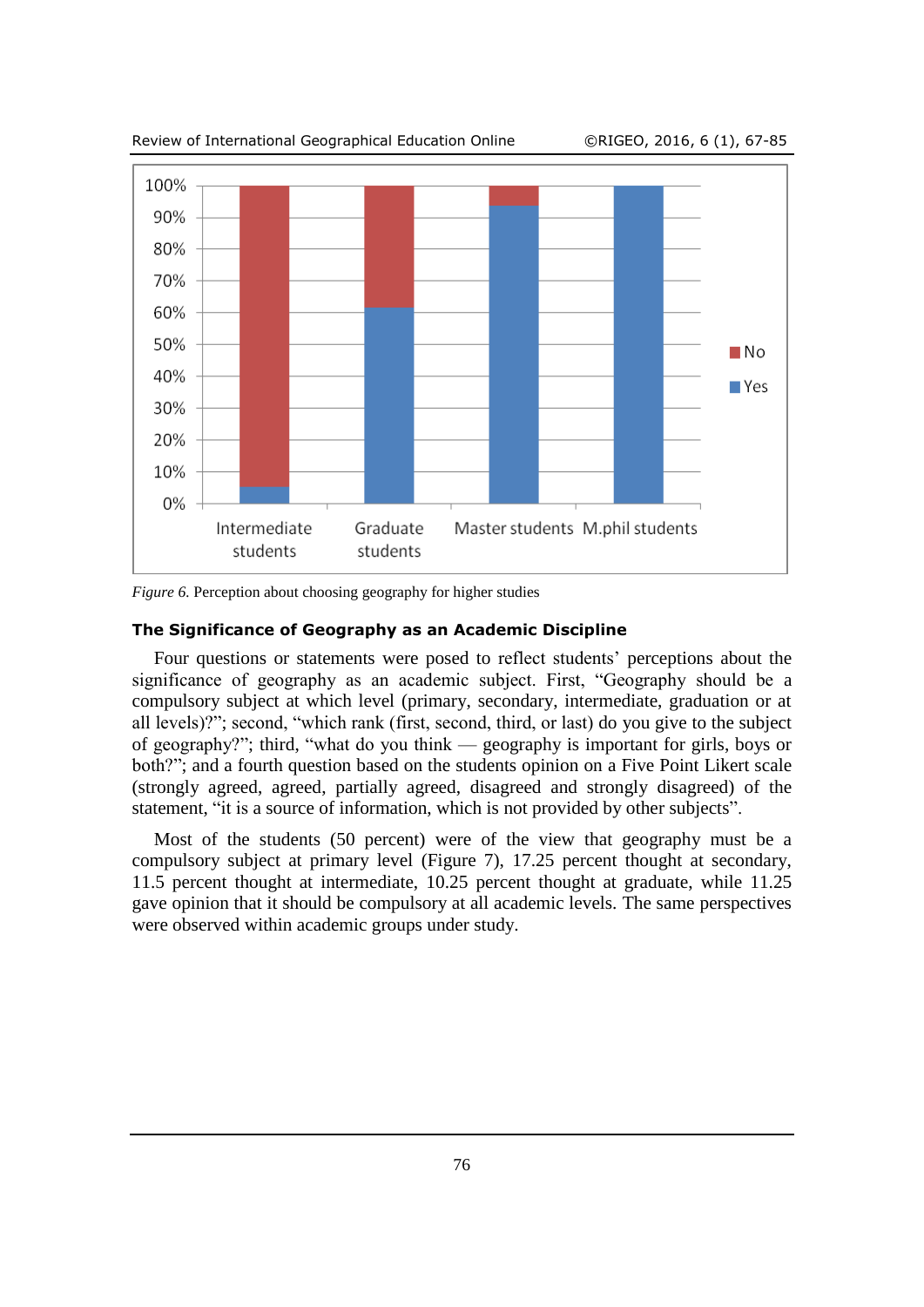

*Fatima, M. / Perceptions of Geography as a Discipline among Students of Different….*

<span id="page-10-0"></span>*Figure 7.* Students' perceptions about implementing geography as a compulsory subject at different academic levels

In Pakistan, geography is considered as a less important subject in comparison with other subjects, as the majority of students are of the view that other frontline subjects like biology, business, chemistry, economics, engineering, mathematics, physics etc. are more favorable for them in attaining professional success [\(Fatima,](#page-17-0) *et al*., 2015). Therefore, when students were asked to rank geography, most of the intermediate students consider it as a second, third or last rank subject whereas the majority of graduate, master and M.phil students considered it as a first rank subject because they know the importance and scope of geography as compared to students at the intermediate level (Figure 8).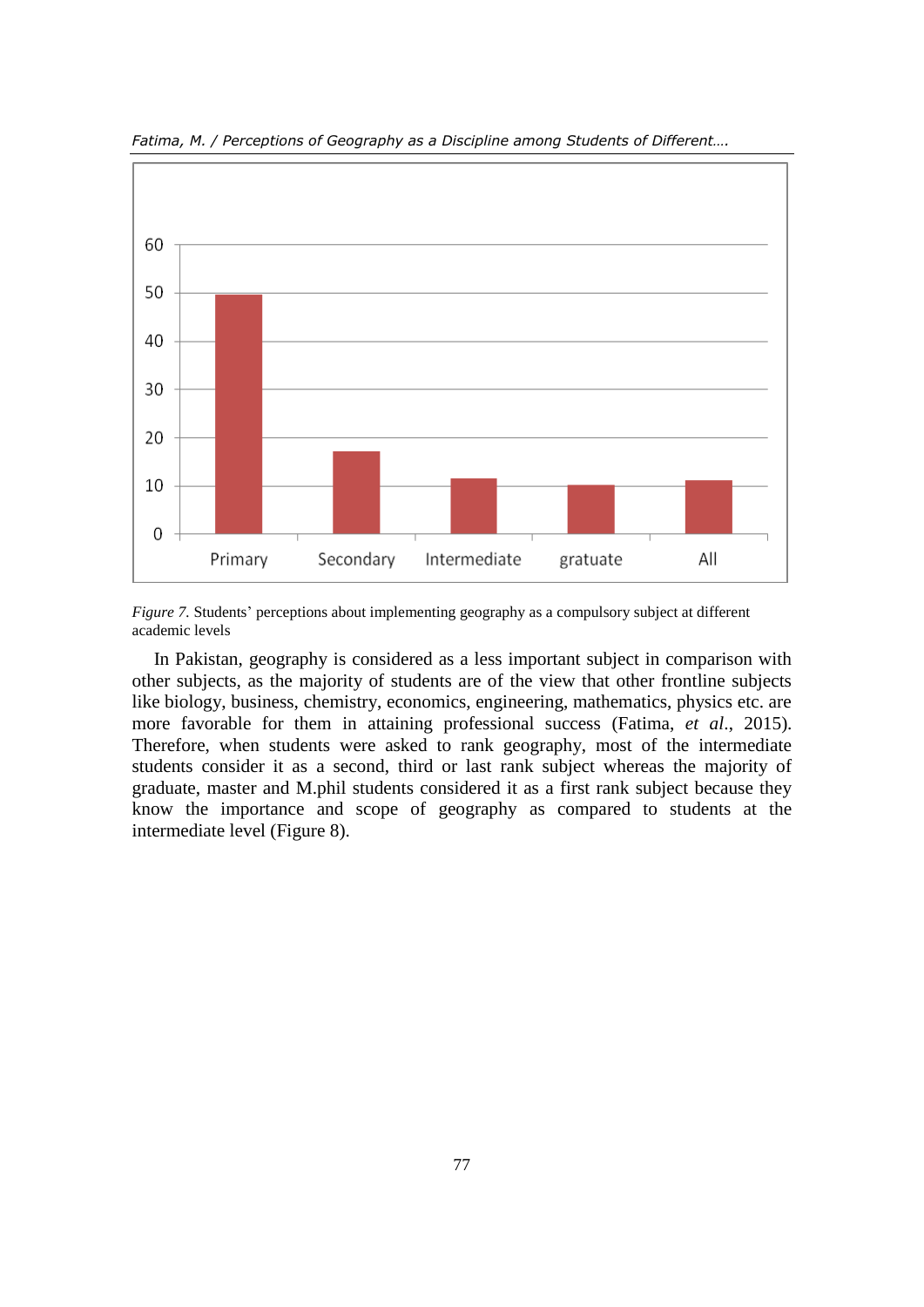

Review of International Geographical Education Online ©RIGEO, 2016, 6 (1), 67-85

When exploring perceptions about the gender segregation of the subject, almost all students were of the view that geography is necessary for both girls and boys [\(Figure 9\)](#page-11-0).



<span id="page-11-0"></span>

Most of the students strongly agreed or agreed with the statement that "Geography is the source of information, which is not provided by another subject", whereas few disagreed or strongly disagreed with it [\(Figure 10\)](#page-12-0).

*Figure 8.* Perceptions of students in ranking geography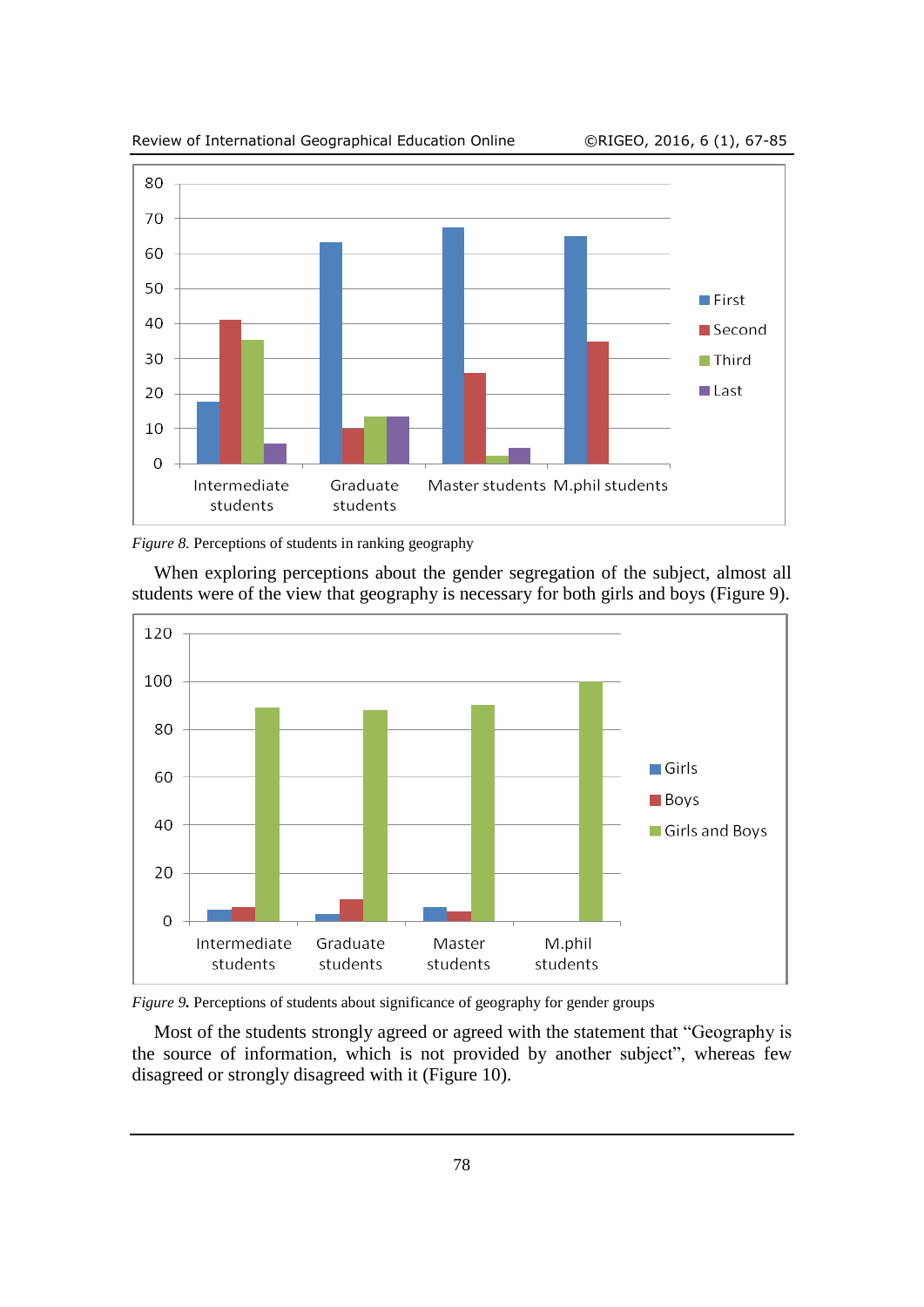

*Fatima, M. / Perceptions of Geography as a Discipline among Students of Different….*

<span id="page-12-0"></span>*Figure 10.* Students' response to the statement "Geography is the source of information, which is not provided by another subject"

#### **Employability of Geography**

There have been very limited job options for geography graduates in Pakistan [\(Israr](#page-17-1)[ud-Din, 1991\)](#page-17-1). Keeping in view this statement, students were asked in the questionnaire to choose the career options given to them. Results reveals that three major career options were rated highly, those are 'researcher', 'teacher' and cartographer'. Among others, planner, guide, armed forces, scientists and decision maker were also significantly selected by students [\(Figure 11\)](#page-13-0).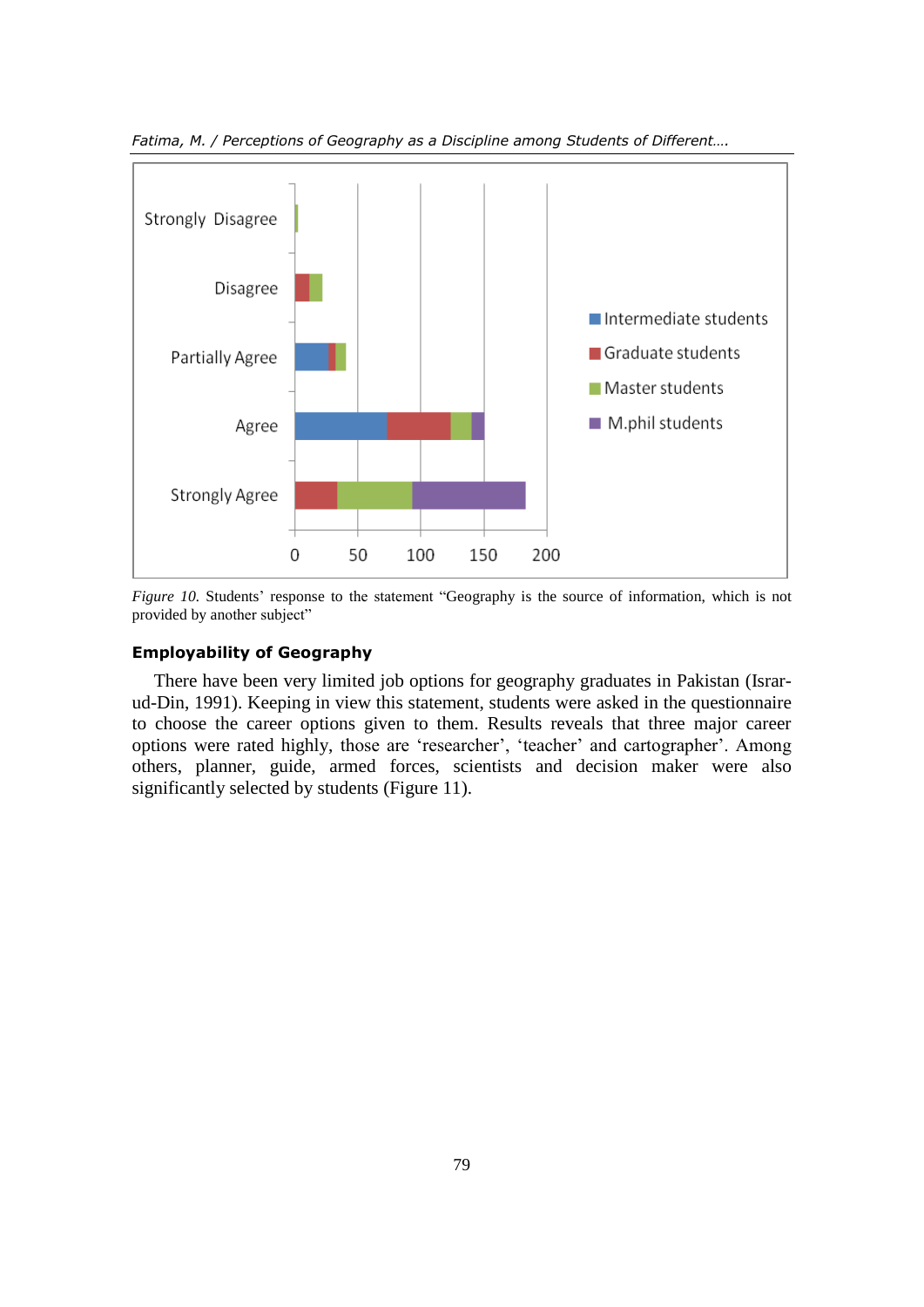

<span id="page-13-0"></span>*Figure 11.* Perceptions of students about the careers for geographers

### **General Comments about Geography as a Subject**

When students were asked 'what is your opinion about geography as a subject?' the following are the most common responses:

- Geography is an important subject
- Geography provide information about the world
- Geography is very vast subject, covering almost every field of physical and social science
- It is very interesting and informative
- Geography is a career building subject
- Geography is multidisciplinary
- Geography has a wide research scope
- Geography is very useful subject
- Geography has got so many applications
- Geographical knowledge helps in national development
- Geography is a very essential subject for planning

## **Problems of Geography Education**

Students gave the following statements when they were asked to describe the major problems they are facing while studying geography;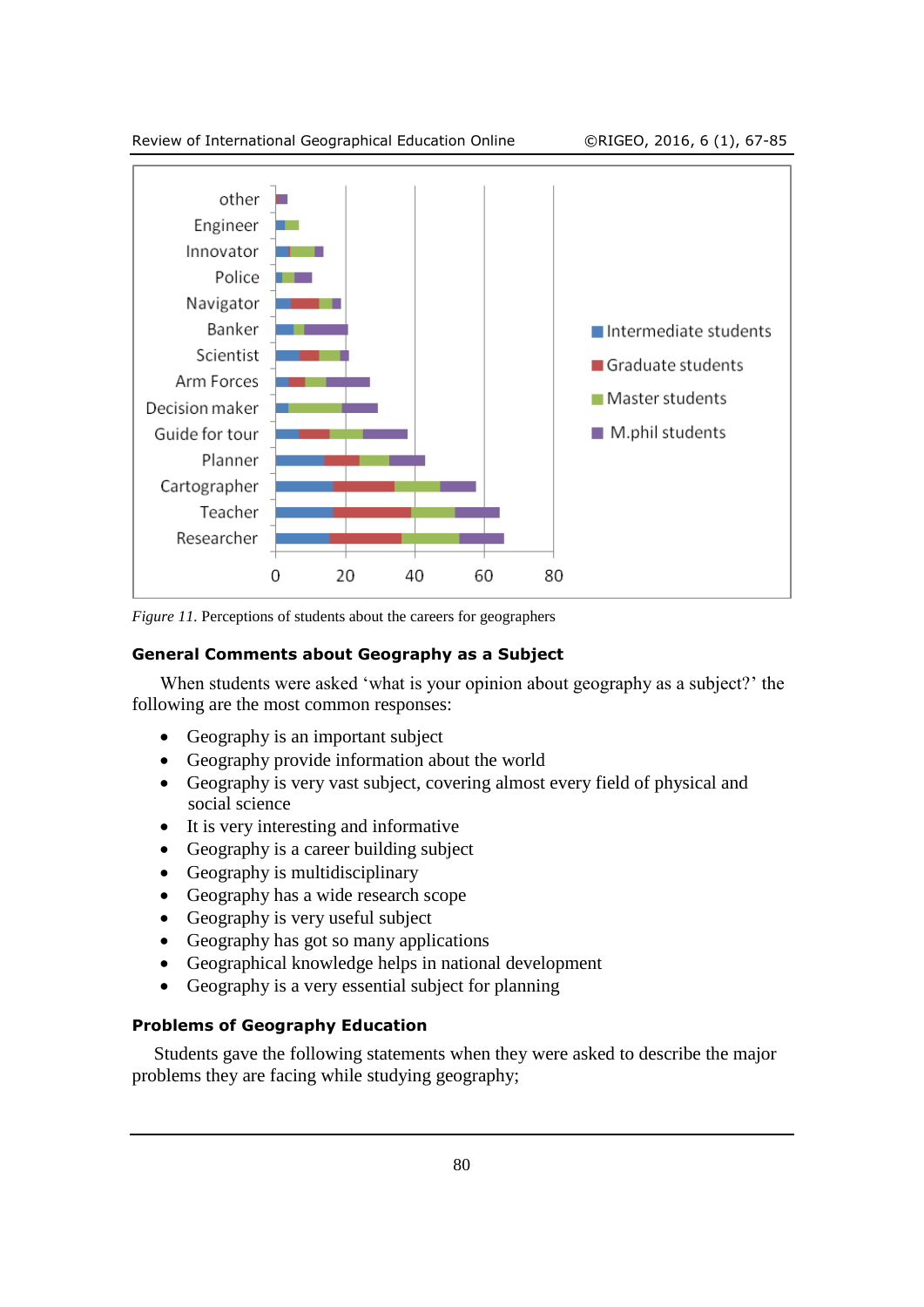### **Intermediate level.**

- Maps are difficult to study
- Names and figures are hard to memorize
- Lots of encyclopedic knowledge
- It is tough and difficult to study geography

# **Graduation level.**

- More theoretical and less practical
- Students take less interest
- Unawareness about the scope of subject
- Lack of GIS laboratory
- Insufficient equipment e.g. for surveying and cartography
- Lack of material and human resources, e.g. no separate building for geography classes and lack of qualified teachers
- Lack of time to understand subject because of semester system
- Lack of computer literacy

# **Master level.**

- Medium of instruction is English (as compared to intermediate and graduation where it is in Urdu) which is hard to cope
- Lack of field tours makes it difficult to understand most of physical geography
- People discouraged us when they heard that we are studying geography
- Lack of tools and instruments

# **M.Phil level.**

- Lack of GIS expertise
- Lack of infrastructure
- Lack of modern research techniques in geography
- Job deficiency for geography graduates
- Lack of development in geography education

# **Conclusion and Discussion**

Geography is facing the problem of its identity and recognition as a useful academic discipline in Pakistan. This paper dealt with the perceptions of geography of students from different academic levels (intermediate, graduate, master and M.Phil). The results revealed that students perceive geography as the study of man-environment relationships along with the spatial and temporal variation of physical and human aspects. The nature of geography is perceived by students as a social science subject, which signals the generally low esteem the students hold for the subject. Similarly, most of them thought that geography is a theoretical subject, which showed that the scientific and applied aspects of the subject are being ignored in the teaching and learning geography. Moreover, they said that they chose geography because it is 'marksgaining', 'helpful for future' and 'easier than others'. But variations in answers were observed among different levels, when they were asked whether they will choose geography for further studies or not.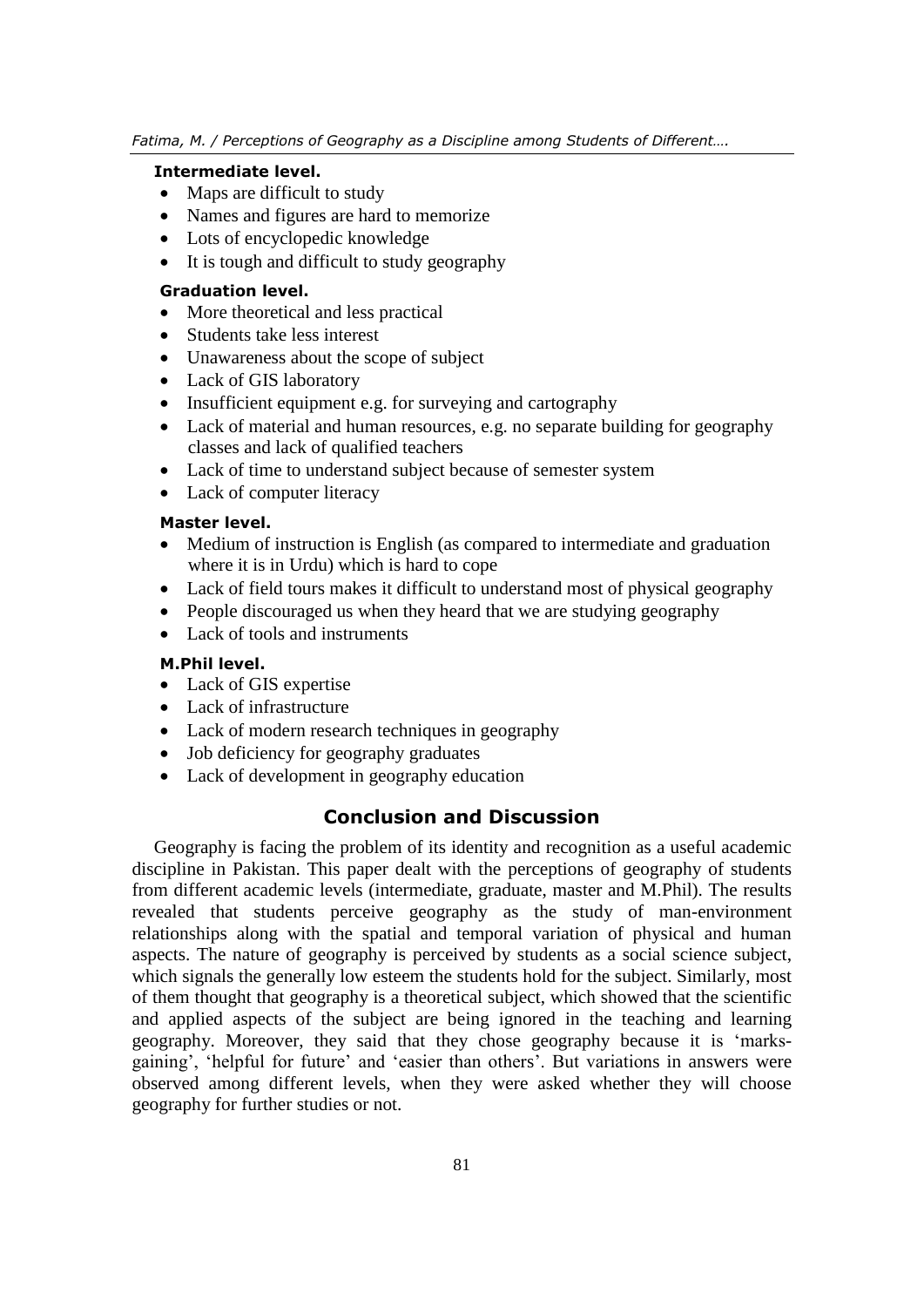Review of International Geographical Education Online ©RIGEO, 2016, 6 (1), 67-85

Intermediate students were unwilling to opt for geography for their higher studies as they want to study other subjects or were interested in other professions, showing their lack of interest at this level. On the other hand, most of the graduate, Master and M.Phil students showed their deep interest in choosing geography for their higher studies. Main statements for choosing geography for higher studies given by them includes; 'it is informative', 'we have personal interest', 'it has great scope', and 'we want it for our career promotion'. With regard to the significance of geography, the majority of students were of the view that it must be compulsory at primary level, while some said at all levels. Most of the Intermediate students rate geography as a third or last ranked subject while graduate, Master and M.Phil students rate it as a first or second rank subject. Almost all students consider it equally essential for boys and girls to study geography. A high number of students strongly agreed with the statement that geography provides more information compared with other subjects.

Researcher, teacher, planner and cartographer were some of the main jobs students perceive they can do as geography graduates. The general comments recorded by students about geography include that it is multidisciplinary, informative, interesting, vast, useful and a theoretical subject. In addition, they were of the view that geography can be helpful for the future development and planning of the country. Finally, the problems in studying geography as explained by students vary according to their academic level. Intermediate students thought it is a tough and encyclopedic subject while graduate students thought lack of material resources, insufficient time, and unawareness about scope of subject are their major problem. Master and M.Phil students were of the view that unemployment, lack of modern research techniques, infrequent field tours, and lack of research and evaluation in the field of geography education are some major problems geography is facing in Pakistan.

In the light of students' perceptions about different aspects of geography as an academic discipline, many recommendations can be suggested to enhance the identity of geography. Geography should be taught as an independent subject from primary level up to higher secondary level as it will provide strong base to the students for the levels to come. Moreover, all geography students should be counselled about the scope and importance of geography along with the career counselling. Unlike the existing condition, the medium of instruction should be uniform throughout all academic levels. Butt stated that while considering the future security of geography education we must be mindful of the nature of the modern learner and of the demands of modern societies [\(Butt, 2008\)](#page-16-6). A very important role can be therefore played by GIS and virtual globes and world maps, which are able to produce a stimulating and entertaining way of teaching and learning geography and to encourage original and socially useful research [\(De Vecchis, D'allegra, & Pesaresi, 2011\)](#page-16-7). Artvinli also encouraged to use GIS in lessons as it makes the students active learners. [\(Artvinli, 2010\)](#page-16-8). Therefore, curriculum should be revised, it should be more practical than theoretical. Material resources, e.g. surveying equipment, computers, and GIS software should be provided by governing authorities. Field surveys should be designated as compulsory for relevant courses, e.g. geomorphology, oceanography, arid land geography, etc. Modern research techniques should be taught to the students at higher academic levels to enhance their expertise in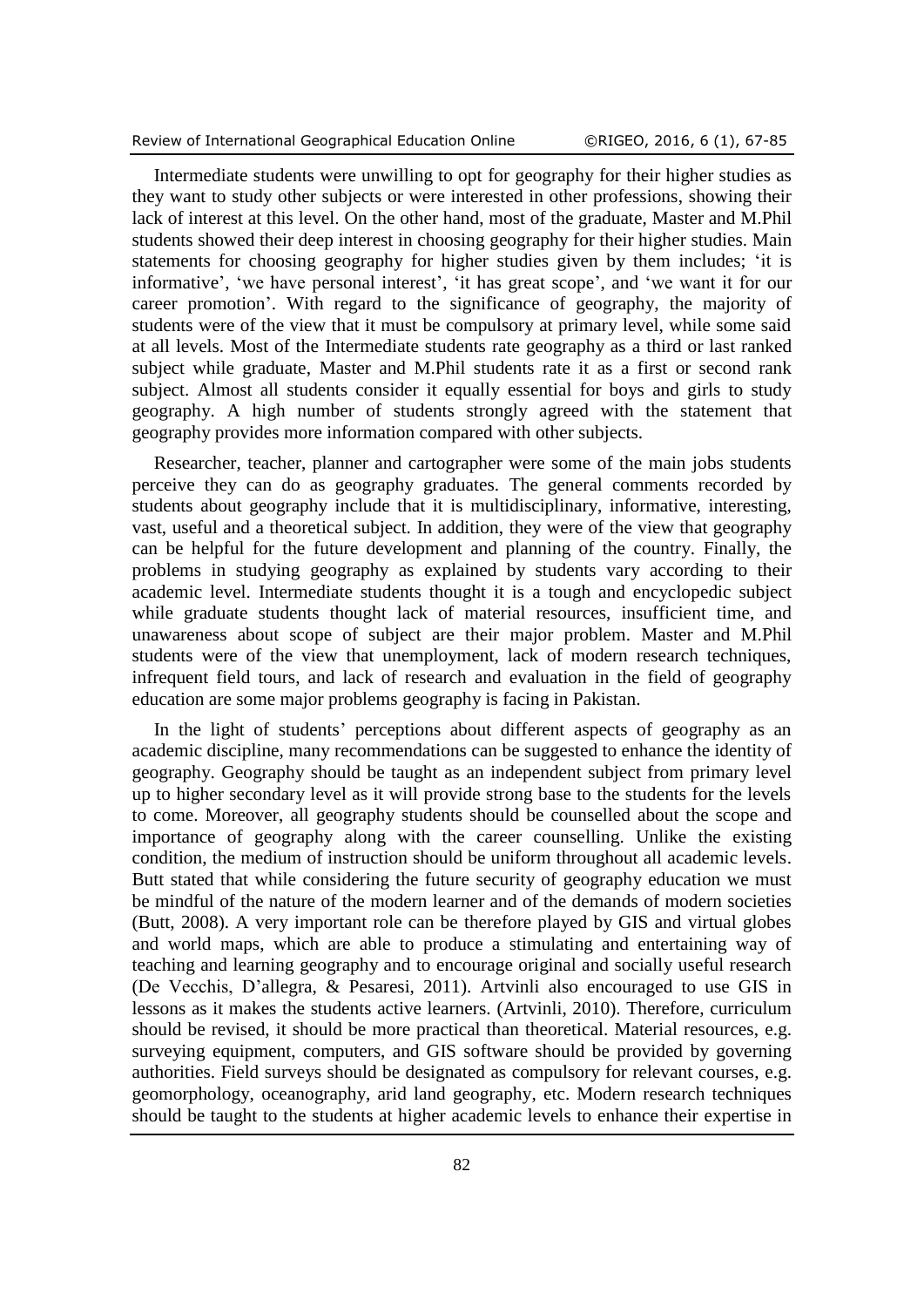*Fatima, M. / Perceptions of Geography as a Discipline among Students of Different….*

the subject. Governments should maximize job opportunities for geography graduates. As Pauw and Beneker (2015) suggested that teachers need to unlearn conventional, teacher centered techniques and become more responsive with their high quality (geography) input, guidance and support [\(Pauw & Béneker, 2015\)](#page-17-10), hence geography teachers in Pakistan also need to update their teaching techniques. Gudmundsdottir was of the view that within universities geography as a discipline should be used in the development of critical intellects that can be employed creativity in constructing new knowledge [\(Gudmundsdottir, 1990\)](#page-17-11). Hence, university faculty should improve teaching and research in innovative way. Moreover, Pakistani geographers should play vital role in upholding geography, for example geographers in Australia have realized the importance of promoting geography in general education evidence of which include; a range of publications; school competitions; media release; development of viable professional associations; the promotion of educational supplements, and the preparation of media broadcasts [\(Gerber, 1990\)](#page-17-12).

Finally, more research is needed about different aspects of geography education in Pakistan so that it can develop in a progressive way. However, one limitation of this study is that it has focused on the geography students of one city of Pakistan. It is possible that geography students in other cities might hold rather different perceptions. If the same research were to be conducted across the country it might provide a sound base for the future development of geography education in Pakistan.

# **References**

- <span id="page-16-1"></span>Alizai, M. Y. (1991). *Past, Present and Future of Geography.* Paper presented at the National Seminar on Progress of geography in Pakistan, Baragalli.
- <span id="page-16-2"></span>Americana, E. (1994). International edition. *Grolier Incorporated*.
- <span id="page-16-5"></span>Arrowsmith, C., Bagoly-Simó, P., Finchum, A., Oda, K., & Pawson, E. (2011). Student employability and its implications for geography curricula and learning practices. *Journal of Geography in Higher Education, 35*(3), 365-377.
- <span id="page-16-8"></span>Artvinli, E. (2010). The Contribution of Geographic Information Systems (GIS) to Geography Education and Secondary School Students' Attitudes Related to GIS. *Educational Sciences: Theory and Practice, 10*(3), 1277-1292.
- <span id="page-16-4"></span>Baerwald, T. J. (2010). Prospects for geography as an interdisciplinary discipline. *Annals of the Association of American Geographers, 100*(3), 493-501.
- <span id="page-16-0"></span>Banerjee, B. K. (2006). Geography education in Indian schools. *Internationale Schulbuchforschung*, 283-292.
- <span id="page-16-6"></span>Butt, G. (2008). Is the future secure for geography education? *Geography, 93*(3), 158.
- <span id="page-16-3"></span>Chorley, R. J., & Haggett, P. (1970). Frontiers in geographical teaching.
- <span id="page-16-7"></span>De Vecchis, G., D'allegra, D. P., & Pesaresi, C. (2011). Geography in Italian schools (An example of a cross-curricular project using geospatial technologies for a practical contribution to educators). *Review of International Geographical Education Online, 1*(1).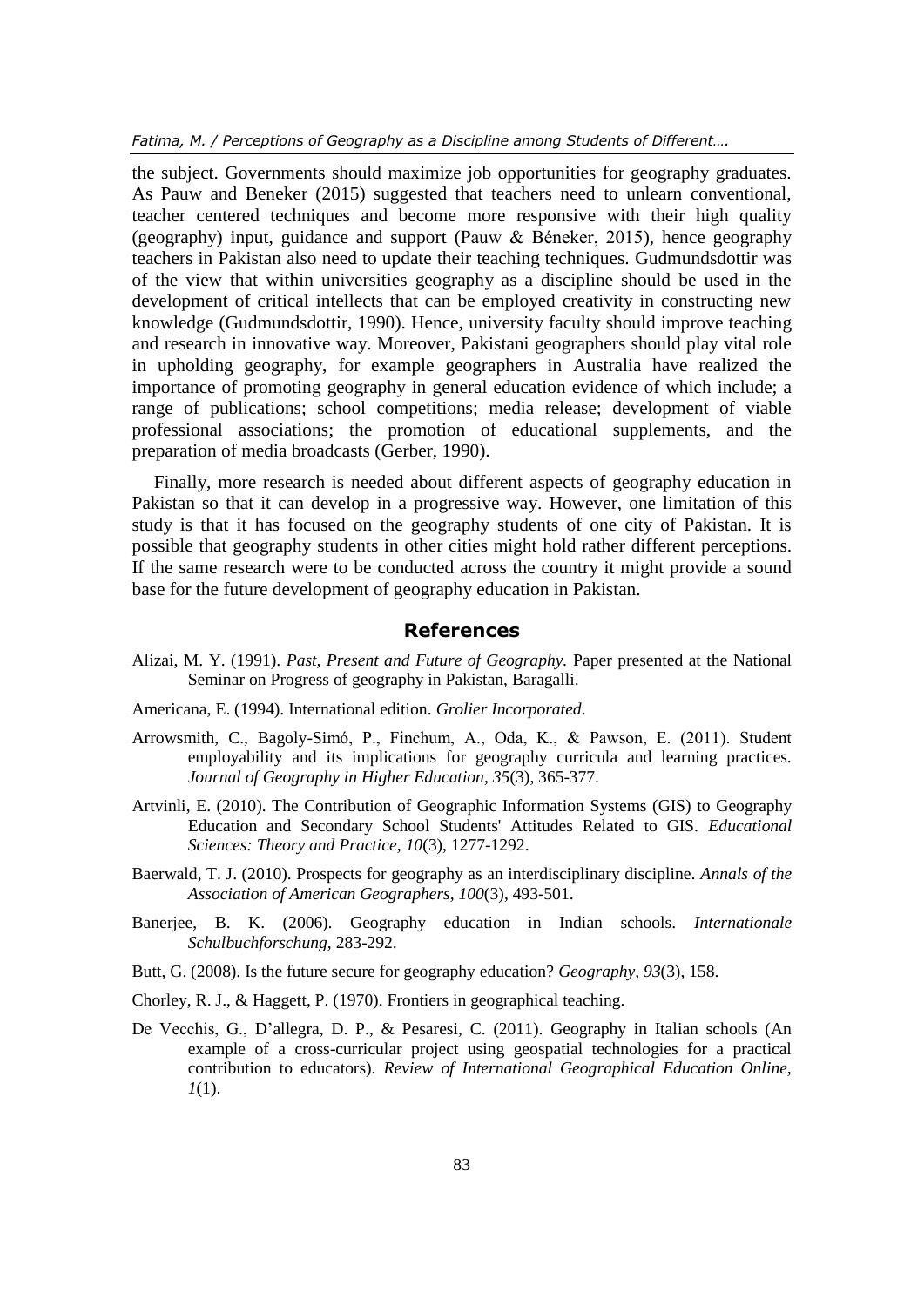- <span id="page-17-0"></span>Fatima, M., Noor, S., & Shafqat, A. (2015). An Overview of Geography Education in Pakistan. *Turkish Journal of Geography Education, 1*(2), 43-53.
- <span id="page-17-12"></span>Gerber, R. (1990). Geography in Australian education. *GeoJournal, 20*(1), 15-23.
- <span id="page-17-5"></span>Gess-Newsome, J. (1999). 3 Secondary Teachers' Knowledge And Beliefs About Subject Matter And Their Impact On Instruction. *Examining pedagogical content knowledge: The construct and its implications for science education, 6*, 51.
- <span id="page-17-4"></span>Gober, P. (2000). In search of synthesis. *Annals of the Association of American Geographers, 90*(1), 1-11.
- <span id="page-17-11"></span>Gudmundsdottir, S. (1990). Values in pedagogical content knowledge. *Journal of teacher education, 41*(3), 44.
- <span id="page-17-8"></span>Huntington, C. C. (1928). Geography as a Social Science. *Social Science, 3*(3), 262-265. doi: 10.2307/23902092
- <span id="page-17-3"></span>International, W. B.-C. (1982). *The World book encyclopedia* (Vol. 1): World Book-Childcraft International.
- <span id="page-17-1"></span>Israr-ud-Din. (1991). *The Case of Geography in Pakistan.* Paper presented at the National Seminar on Progress of geography in Pakistan, Baragalli, Pakistan.
- <span id="page-17-2"></span>Khan, R. S. Z. (1991). *Inaugural Address.* Paper presented at the National Seminar on Progress of geography in Pakistan, Baragalli Pakistan.
- <span id="page-17-7"></span>Kubiatko, M., Mrazkova, K., & Janko, T. (2012). Gender and grade level as factors influencing perception of geography. *Review of International Geographical Education Online (RIGEO), 2* (3), 289-302.
- <span id="page-17-10"></span>Pauw, I., & Béneker, T. (2015). A futures perspective in Dutch geography education. *Futures, 66*, 96-105.
- <span id="page-17-6"></span>Reinfried, S., & Hertig, P. (2011). Geographical education: How human-environment-society processes work. *Geography, encyclopedia of life support systems (EOLSS). Oxford.. Retrieved August, 11*, 2013.
- <span id="page-17-9"></span>Weichhart, P.(2003). Physische Geographie und Humangeographie–eine schwierige Beziehung: Skeptische Anmerkungen zu einer Grundfrage der Geographie und zum Münchner Projekt einer "Integrativen Umweltwissenschaft". *Integrative Ansätze in der Geographie–Vorbild oder Trugbild*, 17-34.

#### **Biographical Statement**

**Munazza FATIMA** is lecturer of Geography at The Islamia University Bahawalpur Pakistan. She recently completed her M.Phil in geography. Her field of research is Geography education and Medical geography. She had attended various, yet influential national and international conferences and presented quality research papers about those subjects. She is passionate to work for the promotion of geography as a discipline in her country.

### **Appendix**

#### **Questionnaire**

Name: **Name**: **Male/Female Cender: Male/Female** 

Class: **Primary, Secondary, Intermediate, B.A/B.Sc, M.A/M.Sc, M.Phil, Ph.D**